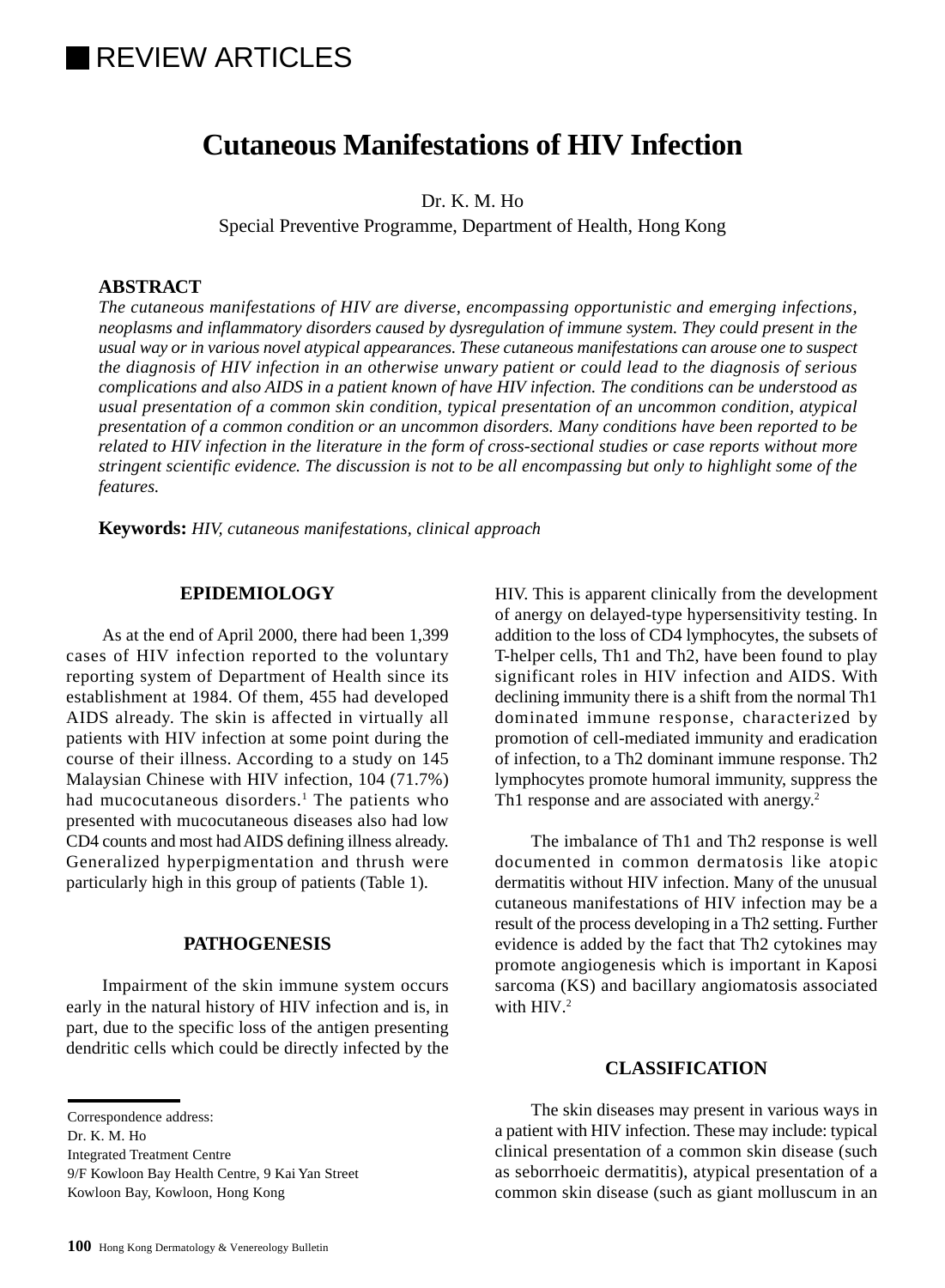| Skin disorder                 | $\overline{\bf N}$ | Skin disease (%) | Whole group $(\% )$ |
|-------------------------------|--------------------|------------------|---------------------|
| Hyperpigmentation             | $\overline{52}$    | 50               | 35.9                |
| Nodular prurigo               | 43                 | 41.3             | 29.7                |
| Xerosis                       | 40                 | 38.5             | 27.6                |
| Eczema                        | $\,8\,$            | 7.7              | 5.5                 |
| Hair loss                     |                    | 1.0              | 0.7                 |
| Urticaria                     | 3                  | 2.9              | 2.1                 |
| Psoriasis                     | 12                 | 11.5             | 8.3                 |
| Seborrheic dermatitis         | 30                 | 28.8             | 20.7                |
| Tinea/onychomycosis           | 14                 | 13.5             | 9.7                 |
| Penicillium marneffei         | 1                  | 1.0              | 0.7                 |
| Skin histoplasmosis           | 3                  | 2.9              | 2.1                 |
| Candidiasis                   | 52                 | 50               | 35.9                |
| Hairy leukoplakia             | 4                  | 3.8              | 2.8                 |
| Common warts                  | 1                  | 1.0              | 0.7                 |
| Genital warts                 | 3                  | 2.9              | 2.1                 |
| Herpes simplex                | 3                  | 2.9              | 2.1                 |
| Herpes zoster                 | 5                  | 4.8              | 3.4                 |
| Molluscum contagiosum         | 3                  | 2.9              | 2.1                 |
| <b>Bacterial folliculitis</b> | 3                  | 2.9              | 2.1                 |
| Abscess                       | 5                  | 4.8              | 3.4                 |
| Drug eruption                 | 3                  | 2.9              | 2.1                 |
| <b>Scabies</b>                | $\overline{c}$     | 1.9              | 1.4                 |
| Kaposi's sarcoma              | 1                  | 1.0              | 0.7                 |
| $(n=104/145)$                 |                    |                  |                     |

**Table 1. Mucocutaneous manifestations of HIV infection in Malaysian Chinese**<sup>1</sup>

adult man), typical presentation of an uncommon disease (such as Kaposi Sarcoma), and atypical presentation of an uncommon disease (such as extrapulmonary pneumocystosis involving the external auditory canal). In addition, the skin diseases may also be related to the treatment given.

Numerous skin conditions have been reported to be associated with HIV infection. These conditions can be categorized into 3 groups. Group 1 includes conditions that, in the appropriate clinical setting, are specific for (or nearly always associated with) HIV infection. Group 2 includes conditions that either occur with an increased prevalence in HIV-infected patients or whose detection in a previously HIV-negative individual should prompt consideration for additional evaluation for HIV infection. Group 3 includes conditions that are co-incidentally occurring in an HIVpositive person but are not related to that person's HIV infection (Table 2).3

## **CLINICAL FEATURES**

The significance of skin diseases in HIV infected

individual can be many folds. Apart from alerting an individual or the attending physician the underlying diagnosis of HIV infection, it can hamper the quality of life of an individual. It can also be the first clinical manifestation of an underlying important complication of HIV infection such as opportunistic infections. There may also be complicated interaction between the treatment for skin conditions and HIV infection itself and/or antiretroviral treatment. Notorious examples are PUVA, methotrexate, cyclosporin, which should be used with caution for treating patients with HIV and psoriasis.

Skin diseases in HIV infected can be classified under the following categories (Table 3).4

## **Viral infection**

#### *Acute exanthema of HIV disease*<sup>5</sup>

Typically it presents as a fine morbilliform eruption involving the trunk, chest, and upper arms simulating measles/rubella. It usually develops after 2-4 weeks of infection and is accompanied by systemic 'flu' like illness.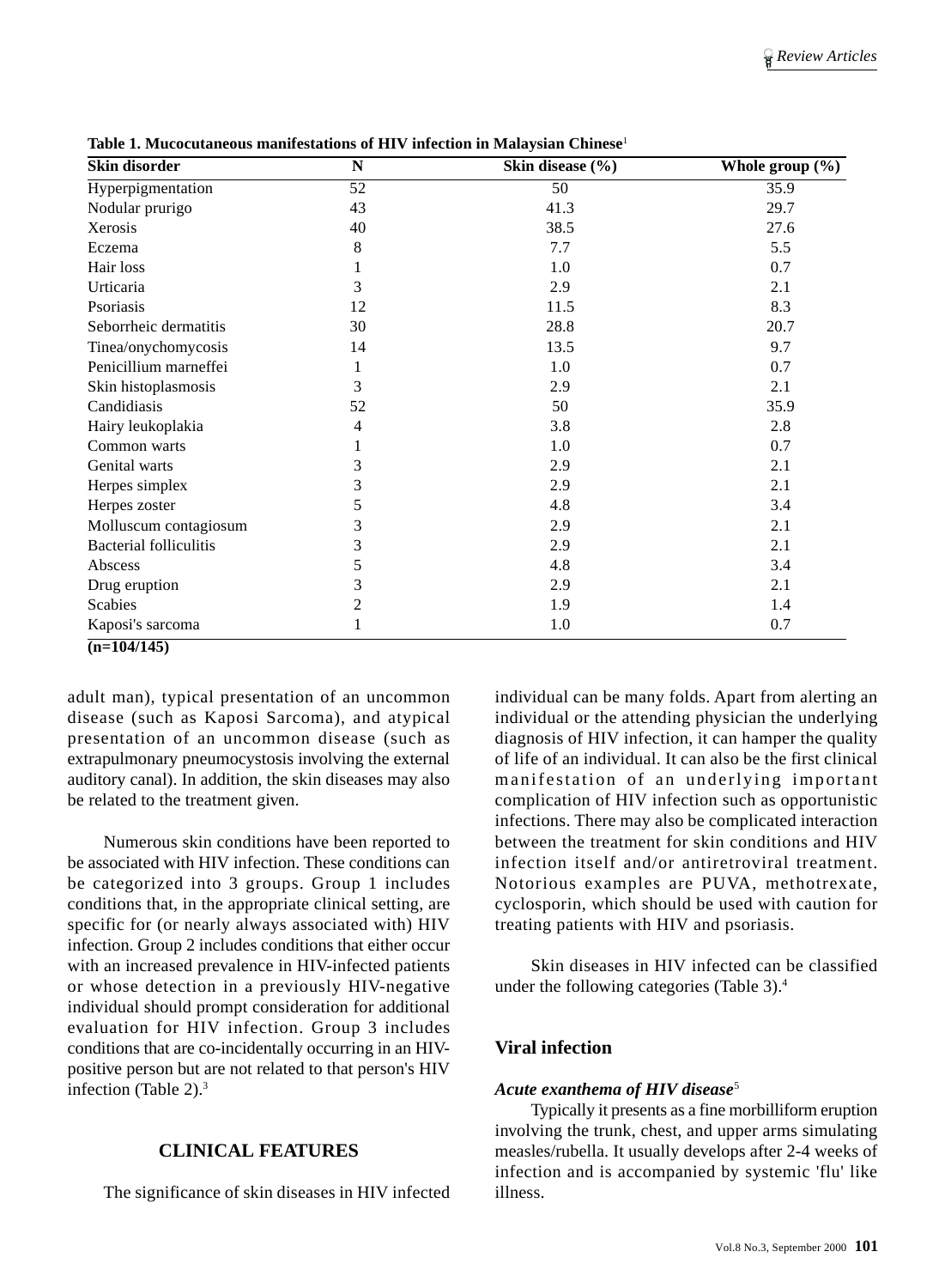| Group 1: Conditions that are specific for HIV infection                                                      |  |  |  |  |
|--------------------------------------------------------------------------------------------------------------|--|--|--|--|
| Bacillary angiomatosis                                                                                       |  |  |  |  |
| Diffuse interstitial lymphocytosis syndrome                                                                  |  |  |  |  |
| Herpetic geometric glossitis                                                                                 |  |  |  |  |
| Kaposi sarcoma                                                                                               |  |  |  |  |
| Oral hairy leukoplakia                                                                                       |  |  |  |  |
| Proximal white subungual onychomycosis                                                                       |  |  |  |  |
| Group 2: Conditions with an increased prevalence in patients with HIV infection                              |  |  |  |  |
| Acquired ichthyosis                                                                                          |  |  |  |  |
| Alopecia areata and alopecia universalis                                                                     |  |  |  |  |
| Candidiasis (esophageal, oral, and vulvovaginal)                                                             |  |  |  |  |
| Dermatofibromas (multiples)                                                                                  |  |  |  |  |
| Dermatophyte infection - nails and skin                                                                      |  |  |  |  |
| Drug reactions                                                                                               |  |  |  |  |
| Eosinophilic folliculitis                                                                                    |  |  |  |  |
| Epithelial neoplasms (basal cell carcinoma and mucosal tumors)                                               |  |  |  |  |
| Eythema elevatum diutinum                                                                                    |  |  |  |  |
| Eyelash trichomegaly - acquired                                                                              |  |  |  |  |
| Granuloma annulare                                                                                           |  |  |  |  |
| Herpes simplex virus infection                                                                               |  |  |  |  |
| Human papillomavirus infection                                                                               |  |  |  |  |
| Lymphomas - especially non-Hodgkins B-cell                                                                   |  |  |  |  |
| Molluscum contagiosum                                                                                        |  |  |  |  |
| Photo-induced and photoaggravated conditions                                                                 |  |  |  |  |
| Porphyria cutanea tarde                                                                                      |  |  |  |  |
| Prurigo nodularis                                                                                            |  |  |  |  |
| Pruritus                                                                                                     |  |  |  |  |
| Psoriasis vulgaris                                                                                           |  |  |  |  |
| <b>Scabies</b>                                                                                               |  |  |  |  |
| Seborrhoeic dermatitis                                                                                       |  |  |  |  |
| Staphylococcus aureus infection                                                                              |  |  |  |  |
| Syphilis                                                                                                     |  |  |  |  |
| Systemic fungal infection - especially with cutaneous and oral fungal - related lesions                      |  |  |  |  |
| Cryptococcosis                                                                                               |  |  |  |  |
| Histoplasmosis                                                                                               |  |  |  |  |
| Varicella-zoster virus infection - especially disseminated or more than 1 episode                            |  |  |  |  |
| Vitiligo                                                                                                     |  |  |  |  |
| Group 3: Conditions that coincidentally occur in patients with HIV infection<br>Autoimmune bullous disorders |  |  |  |  |
|                                                                                                              |  |  |  |  |
| Calciphylaxis                                                                                                |  |  |  |  |
| Granuloma inguinale<br>Kawasaki disease - adult onset                                                        |  |  |  |  |
| Lichen amyloidosis                                                                                           |  |  |  |  |
| Pityriasis rubra pilaris                                                                                     |  |  |  |  |
|                                                                                                              |  |  |  |  |
| Pyoderma gangrenosum                                                                                         |  |  |  |  |

#### **Table 2. Classification of mucocutaneous conditions in patients with HIV infection**<sup>3</sup>

## **Table 3. Clinical Classification of Skin Conditions in Patients with HIV Infection**<sup>4</sup>

| <b>Bacterial infections</b>                                                                                                                                                        | <b>Fungal infections</b>                                                                                          | <b>Viral infections</b>                                                                     | <b>Inflammatory dis.</b>                                                                                                                                          | <b>Miscellaneous</b>                                                                                                                                         |
|------------------------------------------------------------------------------------------------------------------------------------------------------------------------------------|-------------------------------------------------------------------------------------------------------------------|---------------------------------------------------------------------------------------------|-------------------------------------------------------------------------------------------------------------------------------------------------------------------|--------------------------------------------------------------------------------------------------------------------------------------------------------------|
| <b>Bacterial folliculitis</b><br>Boil<br>Impetigo<br>Skin abscess<br>Syphilis $(1^{\circ} \& 2^{\circ})$<br>Tuberculosis<br>Atypical<br>Mycobacterium<br>Bacillary<br>Angiomatosis | Superficial<br>Dermatophytosis<br>Pityrosprum yeast<br>Candidiasis<br>Systemic<br>Cryptococcosis<br>Penicilliosis | Herpes zoster<br>Herpes simplex<br>Molluscm<br>Contagiosum<br>Human papilloma<br>wart (HPV) | Papulosquamous<br>Seborrhoeic<br>Dermatitis<br><b>P</b> soriasis<br>Atopic dermatitis<br>Pruritic papular<br>Eosinophilic<br><b>Folliculitis</b><br>Drug eruption | <b>Neoplastic</b><br>Kaposi's sarcoma (KS)<br>Non Hodgkin's<br>lymphoma (NHL)<br><b>Arthropod</b><br><b>Scabies</b><br><b>Miscellaneous</b><br>Nail and hair |

Reactive perforating dermatosis Transient acantholytic dermatosis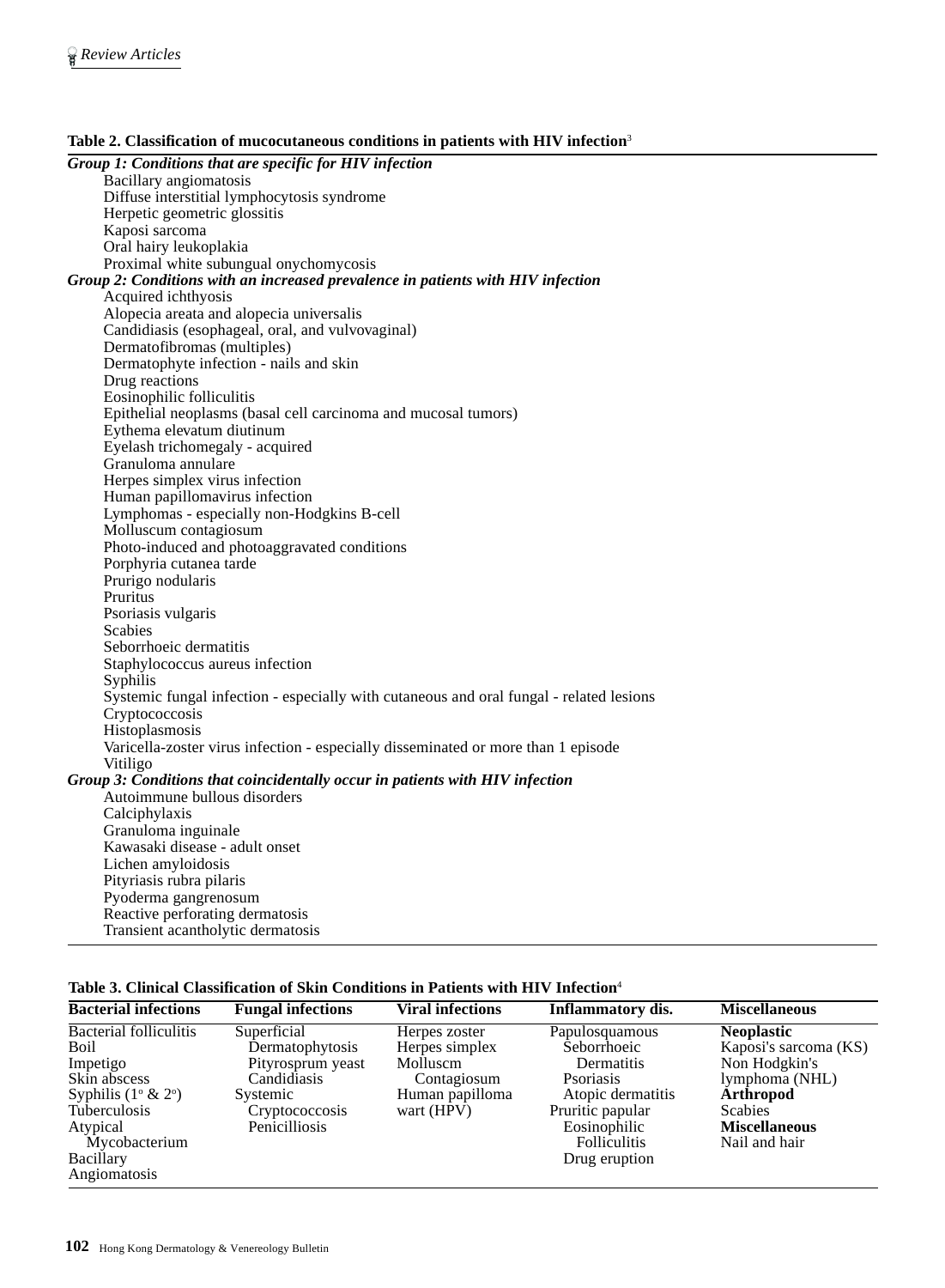## *Herpes simplex virus*

Typically the primary skin lesion is vesicles arranged in crops involving orofacial or genital area. Atypical presentations include persistent non-healing ulcers, warty molluscum like nodular lesion, and disseminated and generalized involvement of the body.

The diagnosis is by clinical examination confirmed by viral culture, direct immunofluorescence study or histopathology. The treatment is with acyclovir.

#### *Varicella zoster virus*

Typically the primary skin lesion is vesicles arranged in crops distribute along one or more than one dermatomes. Atypical presentations include persistent non-healing ulcers, warty molluscum like nodular lesion, and disseminated and generalized involvement of the body. Recurrent zoster is not uncommon.5

The diagnosis is made clinically, but viral culture, direct immunofluorescence study or histopathology may sometimes be required for confirmation. The treatment is with systemic acyclovir.

#### *Molluscum contagiosum*

Typically the primary skin lesion is white or red papules or small nodules with or without umbilication. Atypical presentations include: large and multiple lesions on the face in adults. The diagnosis is mainly by clinical, but histopathology may be required for confirmation in atypical cases. Curettage and iodinization has been used as treatment. Spontaneous resolution after HAART has been reported.

#### *Human papilloma virus*

Typically the primary skin lesion is warty papules or small nodules. Subclinical wart virus infection is very common as well. Atypical presentations include multiple large lesions that are refractory to conventional treatment.

The diagnosis is mainly clinical, but may also be confirmed by histopathology. Type 6 and 11 are usually responsible for genital wart while 16, 18, 31 and 33 are responsible for cloacogenic carcinoma.

Treatments commonly used in our locality include topical podophyllin/podophyllotoxin, cryotherapy, electrocauterization, topical imiquimod. Treatment for wart in person with HIV infection may be prolonged and relapses are common.

## **Bacterial infections**

#### *Boils, folliculitis, impetigo or related conditions*

Typically the primary skin lesion is pustule for boil and folliculitis. The primary skin lesion in impetigo is weeping macule or small patch with peripheral fine scale. They are commonly cause by staphylococcus or streptococcus. Pseudomonas may be the cause in some cases. Atypical presentations include botryomycosis that presents with papules or plaques surrounded by pustules on the trunk, neck or extremities related to staphylococcus.

The diagnosis is made clinically with swab for culture. The treatment is as for person without HIV infection by antibiotics, antiseptics with or without surgical drainage.

#### *Tuberculosis*

Both Mycobacteria tuberculosis and nontuberculosis mycobacteria can cause skin lesions. The skin can be involved directly by the mycobacteria, as part of disseminated disease or reaction to an underlying infection (tuberculids). Therefore, mycobacterial skin lesions may assume various different appearances. Small papules and pustules that resemble folliculitis, eruption that resemble atopic dermatitis, localized cutaneous abscess, suppurative lymphadenitis, nonspecific ulcerations, palmar and plantar hyperkeratoses, and sporotrichoid nodules all have been reported.5

The diagnosis is by culture or by histopathology supplemented with molecular diagnostic technique such as PCR. The treatment is similar to those with systemic involvement according to the type of mycobacteria isolated and the immune status of the individual.

#### *Syphilis*

The typical primary skin lesion in primary syphilis is chancriform ulcer usually over the genital area. Skin lesions in secondary syphilis can be protean in their manifestation. Classically, it is papulosquamous lesions with involvement of the palms and soles, and mucous membrane lesions like snail track ulcer and condylomata lata.

Atypical unusual presentations that may defy diagnosis include rapid progression from the primary chancre through to secondary stages, lues maligna, sclerodermoid lesions, rupial verrucous plagues, extensive oral ulcerations, keratoderma, deep cutaneous nodules, rubeoliform eruptions.5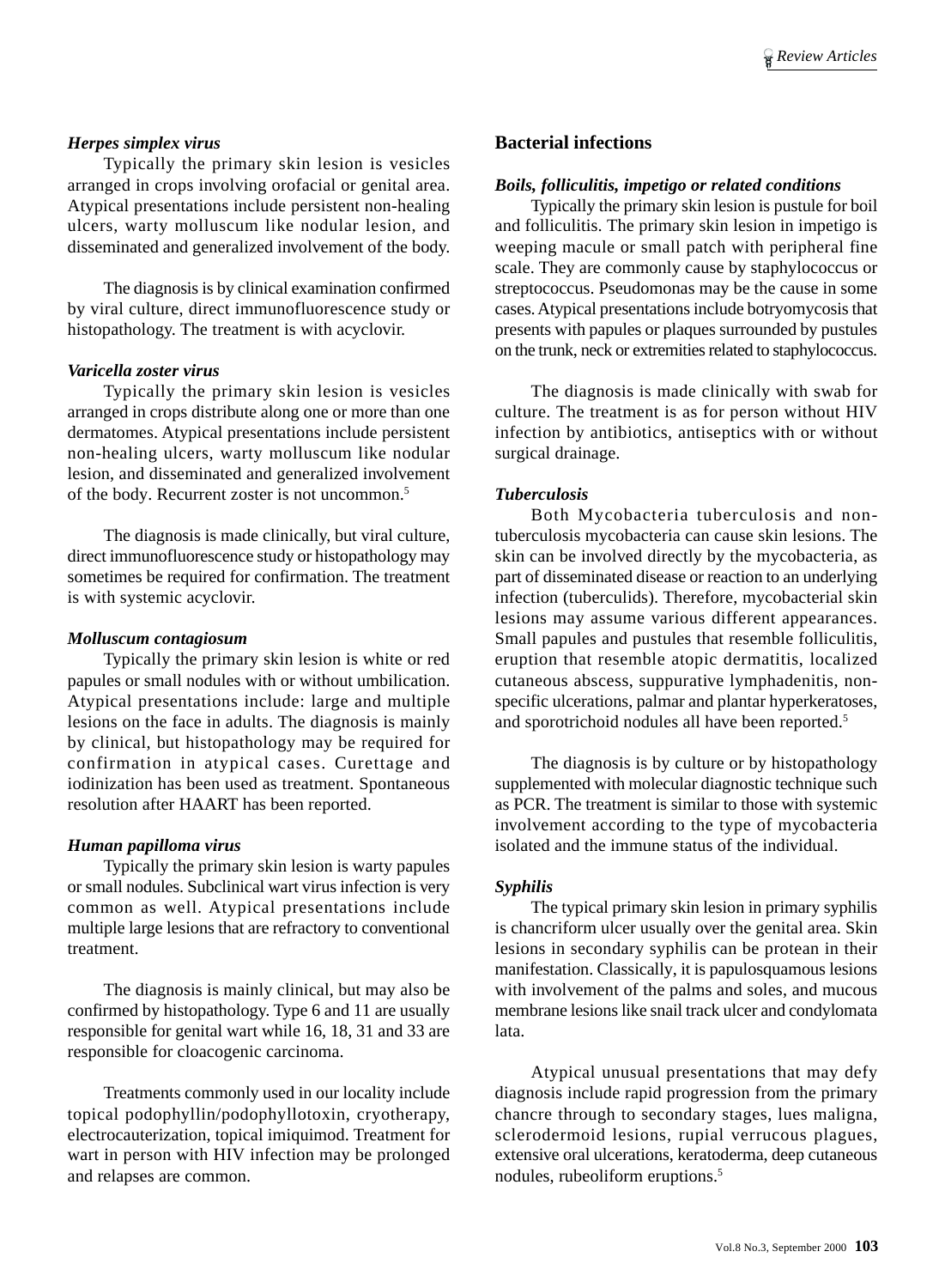The diagnosis is by demonstration of the typical spirochaette in the mucocutaneous lesions or histopathological sections, or by serology. More aggressive treatment than non-HIV infected patient is usually adopted but not with firm scientific support. Aggressive course and progression to late systemic syphilis, and relapse after apparently adequate treatment is well reported. Close monitoring is recommended.

# *Bacillary angiomatosis*

Typically the primary lesions are vascular papules or nodules (pyogenic granuloma like) distribute over the face or upper trunk. It is an important differential diagnosis for Kaposi Sarcoma (KS). The diagnosis is by histopathology with special stain (e.g. Warthin Starry stain). Treatments include macrolide (or azalides) antibiotics, and doxycycline. Ciprofloxacin, rifampicin and septrin have also activity against the causative organism (Bartonella sp.).

# **Fungal infection**

# *Candida sp*

Candida infection in HIV infected person typically presents with oral thrush (classic thrush, angular cheilitis, diffuse glossitis or median rhomboid glossitis), vaginal thrush (candida balanitis in male), other presentation like intertrigo, paronychia with or without onychomycosis and disseminated infection are well known. The beefy red colour, satellite lesions with peripheral scallop scale are other useful signs in arousing the suspicion of the diagnosis.

The diagnosis is usually by clinical supplemented by culture technique. The treatment: is by oral imidazole or systemic triazoles. Amphotericin B is occasionally required for severe infection.

# *Superficial dermatophytosis*

Dermatophytes can affect the body (tinea corporis), sole (tinea pedis), groin (tinea cruris), face (tinea faciale), scalp (tinea capitis) and nail (tinea unguium; onychomycosis). Typically the presentation is classic annular lesion with active margin and central clearing in tinea corporis, faciale and cruris, and diffuse hyperkeratosis or vesiculation in tinea pedis. Atypical presentation for tinea faciale mimicking erythema multiforme or seborrhoeic dermatitis,<sup>6</sup> and tinea pedis presenting as keratoderma blenorrhagica like lesion has been reported.

The diagnosis is by microscopic examination or culture of scale/nail/hair sample obtained. Treatments commonly used are topical imidazoles, Whitfield ointment, oral griseofulvin, itraconazole, or terbinafine.

## *Pityrosporum yeast*

It can cause pityriasis versicolor, pityrosporum folliculitis and is also related to seborrhoeic dermatitis. The typical presentation is pityriasis versicolor with hypopigmented macules with superficial fine powdery scale over upper trunk. Pityrosporum folliculitis presents with itchy monomorphic folliculitis or follicular papules over upper back, chest or face.

The diagnosis is by clinical or microscopic examination of scale obtained or by histopathology. The treatment used is topical or oral imidazoles (or triazole).

## *Penicilliosis*

Typical lesions are umbilicated papules simulating molluscum contagiosum. Atypical presentation may include ecthyma, folliculitis, subcutaneous nodule and morbilliform rash.<sup>5</sup> The diagnosis: is by histopathology and/or culture of biopsy specimen. The treatment used can be amphotericin B or itraconazole.

## *Cryptococcus*

Typically it presents as molluscum contagiosum like lesions. Atypical presentation mimic HSV, cellulitis, HS or hypertrophic lesions like rhinophyma.<sup>5</sup> The diagnosis is by histopathology and/or appropriate culture. Treatments used are amphotericin B or fluconazole/itraconazole.

# *Other fungi*

Histoplasma, blastomycosis and coccidiomycosis can also present with skin lesions (usually mimicking molluscum or KS/pyogenic granuloma). However, they are seldom reported in this part of the world.

# **Parasite and protozoa**

## *Scabies*

The typical presentation is itchy papulovesicular lesions affecting finger web, palm, volar wrist, axilla, waist, groin and genital area with positive family history. Norwegian scabies is well reported. Clinically, it presents with crusted (hyperkeratotic) plaques on erythematous base distribute all over the body including face. Itchiness may be absent.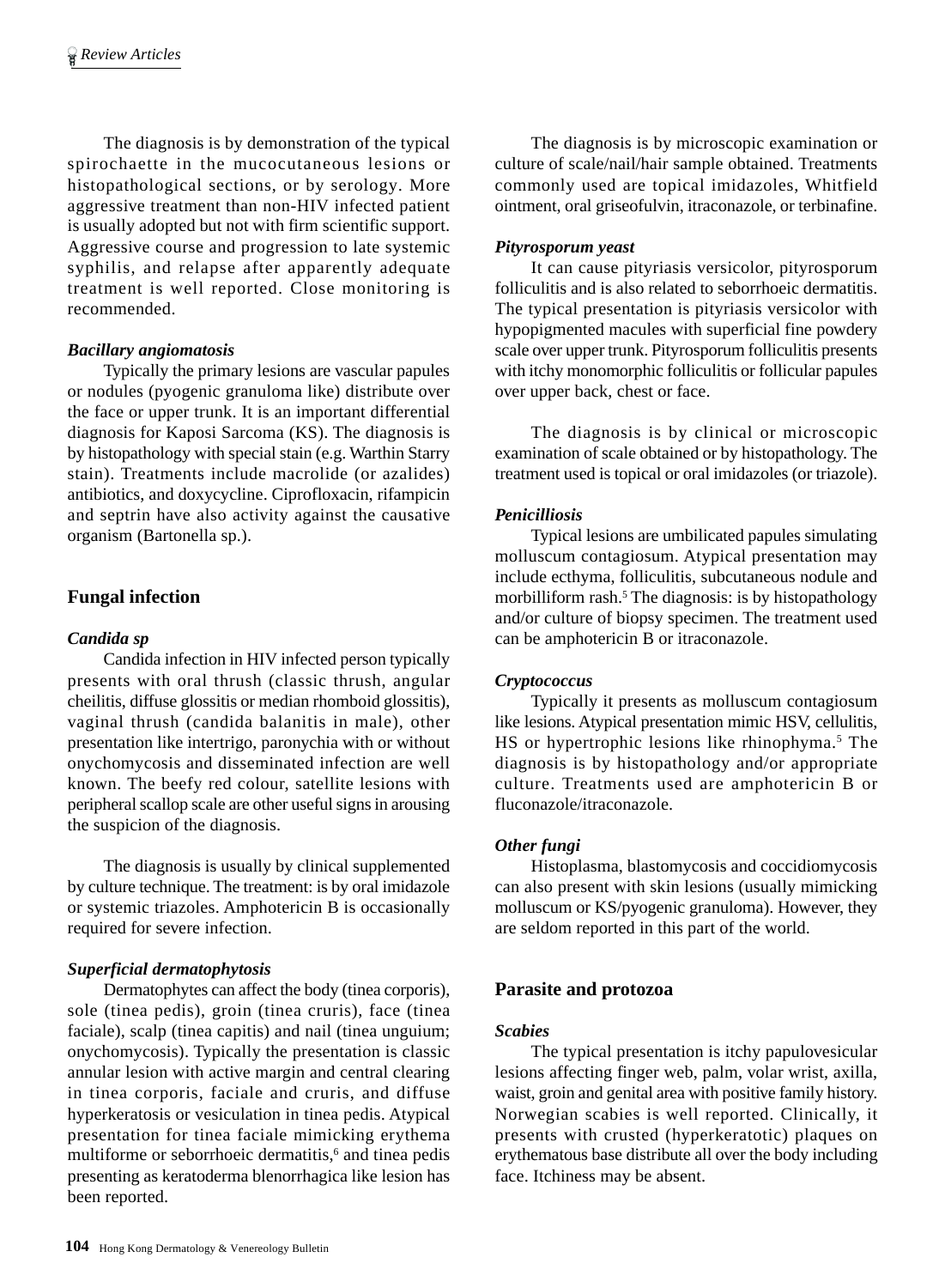The diagnosis is made clinically supplemented by microscopic examination of skin scraping or biopsy. The treatment is same as for non-HIV cases. Newer treatments like topical permethrin or oral ivermectin is not yet available in our locality.

## *Pneumocystosis*

Extrapulmonary involvement is well reported. The typical skin lesions are vascular papulonodules on the external auditory canal or nare of patients who have received inhalation pentamidine prophylaxis.<sup>5</sup> The diagnosis is by histopathology. The treatment is by septrin or systemic pentamidine.

#### **Neoplastic diseases**

#### *Kaposi sarcoma*

The typical presentation in KS are asymptomatic bluish/reddish macules, papulonodules or plague on nearly any sites on the body. The diagnosis is by clinical and confirmed by histopathology. It is thought to be related to human herpes virus 8 (renamed as KSHV). The treatment may be expectant, local destructive, local chemotherapeutic or radiotherapy or systemic chemotherapy dependent on the symptom and organ involvement. HAART may sometimes induce remission of KS.

#### *Non-Hodgkin's lymphoma (NHL)*

The B-cell types of NHL may present as fleshy skin papulonodules/plaques. The T-cell types may present as bizarre shaped patches, plaques or nodules with superficial scaling and inter/intra-lesional variation.

The diagnosis is by histopathology supplemented by immunohistochemical/molecular techniques. The treatment of B-cell type NHL is mainly by systemic chemotherapy. The treatment for T-cell type NHL are chemophototherapy, radiotherapy (including total body electron beam), interferon, and systemic chemotherapy.

### *Cloacogenic carcinoma (or related dystrophic conditions)*

It is related to HPV infection and the pathogenesis is probably quite similar as that for carcinoma of the cervix in female. The disease incidence is increased in HIV infected population. Typically these lesions present as wart like papules (bowenoid papulosis/vulval dystrophy) or squamous carcinoma like exophytic growth involving anogenital area. The diagnosis is by

histopathology. The treatment is as for non-HIV infected person with similar conditions.

#### **Inflammatory dermatosis**

#### *Papulosquamous disorders*

This group of skin conditions encompasses psoriasis, dermatitis, lichen planus, etc.

#### *Psoriasis*

Psoriasis develops in 5% of patients with HIV infection. Patients with HIV-associated psoriasis may develop arthritis in up to 10% of cases, an incidence that is significantly higher than non-HIV infected patients with psoriasis.<sup>5</sup>

Psoriasis typically presents as erythematous well demarcated plaque with silvery scale distribute more on the extensor surface of the limbs and body. HIVrelated psoriasis may develop in patients with mild preexisting psoriasis that suddenly undergoes severe exacerbation in patients once AIDS develops, or it may develop spontaneously at some point after HIV seroconversion in an individual who has never before had clinical disease. The diagnosis is usually by clinical and occasionally by histopathology.

The treatment for psoriasis composes of topical tar, salicylic acid, steroid, dithranol, calcipotriol, phototherapy (PUVA can theoretically depress the body immunological function), and systemic agents such as retinoid, methotrexate (that should also be used with caution in HIV patient).

#### *Seborrhoeic dermatitis*

This is probably one of the commonest skin condition encountered in patient with HIV infection. It is seen in 85% of all HIV-infected individuals at some point during the course of their disease.

Typical presentation is poorly marginated scaly erythematous patches affecting glabella, nasolabial fold, external auditory canal, scalp, presternal area and occasionally the groin as well. Atypical presentation in unusual sites such as the trunk and extremities may occur in HIV patients. It can be extensive and resistant to conventional treatment.

The diagnosis is by clinical examination. The treatment is by combination of topical imidazole with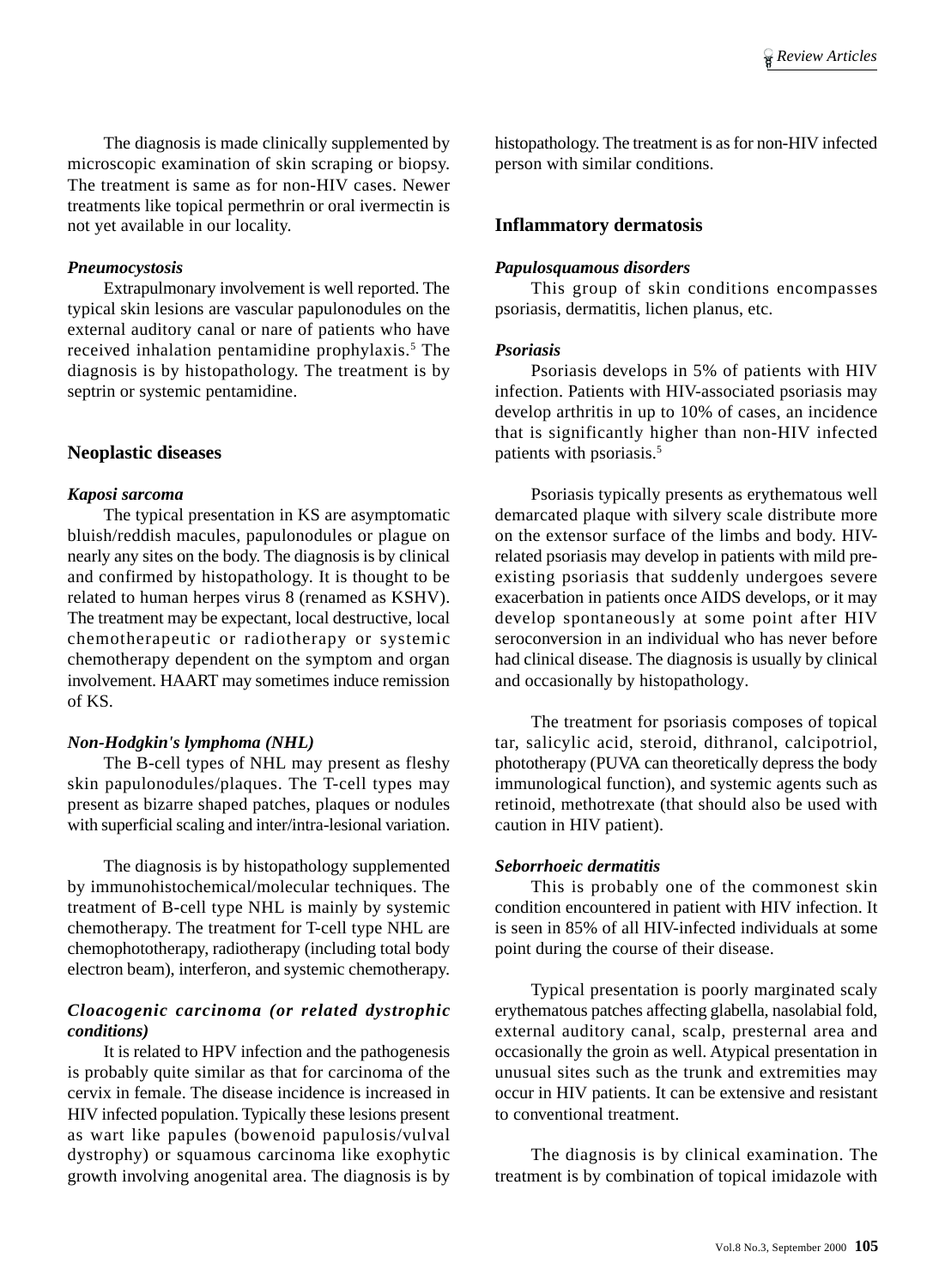topical steroid, as pityrosporum yeast is thought to play an important role in this papulosquamous disorder.

## *Atopic dermatitis*

In patients with HIV infection, the typical presentation is the recurrence of atopic dermatitis which have been in remission for some years, when they become immunological deficient. Erythroderma had been reported.<sup>6</sup> Typically the skin rash presents as itchy poorly demarcated erythematous paplovesicular lesion with weeping, scale crust that have a characteristic distribution. There are also different protean minor manifestations.

The diagnosis is by clinical examination (strict criteria as proposed by Hannaffin or British Working Group should be used to qualify the diagnosis of atopic dermatitis). The treatment is by emollient, topical steroid, and occasionally phototherapy and short course of systemic steroid.

## *Xerosis, ichthyosis, and asteatotic dermatitis*

Dry skin is very common in patient with HIV infection, and is probably the commonest cause of pruritus in this group of patients. Typically the skin is dry and flaky with or without excoriation marks. Its aetiology is not certain.

The diagnosis is mainly on clinical ground but it is very important to rule out other important dermatological conditions that can also present with pruritus. The treatment is by proper skin care and liberal use of emollient.

## *Pruritic papular eruption*

This was originally described as a specific entity that affected HIV infected individual of African black ethnic origin. However, it is now believed to be a result skin diseases of heterogeneous causes.

Eosinophilic folliculitis is the more well clarified entity and is one of the most common pruritic dermatosis to develop in patient with HIV infection. Patients generally present with widespread excoriated follicular papules that involve the trunk, extremities, and head and neck. Intact pustules are unusually be seen.5,7 It is important to look for other important conditions that may present with pruritus such as scabies, NHL or dermatitis herpetiformis.

The diagnosis is by clinical and histopathology.

Treatment is with oral isotretinoin, metronidazole, itraconazole or UVB have been reported with variable success.

## *Cutaneous drug reaction*

Cutaneous drug eruptions are the most common manifestation of drug hypersensitivity. The incidence of drug reaction is higher in patients with HIV infection. Septrin, anti-TB drugs and NNRTIs are the well reported culprits.

Morbilliform rash is probably the commonest type of drug rash. Stevens-Johnson syndrome and toxic epidermal necrolysis are also well known. Penile ulceration associated with foscarnet, pentamidine associated skin ulceration, urticarial and lichenoid rash have also been described.<sup>6</sup>

The diagnosis is mainly by clinical assessment supplemented by histopathology. Treatment includes withdrawal of culprit drug and supportive management that is most important.

## *Nail and hair*

Proximal white subungual onychomycosis is thought to be highly suggestive of HIV infection. The incidence of candida and scytalidium (and other nondermatophyte filamentous fungus) related onychomycosis is increased. Yellow nail syndrome, nail ridging and opacity and Beau's line are well reported. Melanonychia is associated with zidovudine treatment. Hair abnormalities have been described in patients with HIV infection. These include telogen effluvium, premature graying, diffuse thinning, alteration of texture and alopecia areata.<sup>6</sup>

## *Miscellaneous dermatoses*

Generalized hyperpigmentation is very common in patient with long standing HIV infection.<sup>1</sup> Porphyria cutanea tarda, granuloma annulare, pityriasis rubra pilaris, vasculitis are all described in patients with HIV infection.

# **PRINCIPLES OF MANAGEMENT**

As skin diseases are so common and the spectrum of dermatoses in HIV infected individual is so perplexing, it is not to be expected that the correct diagnosis and significance can always be reached without difficulty. It is important to differentiate the